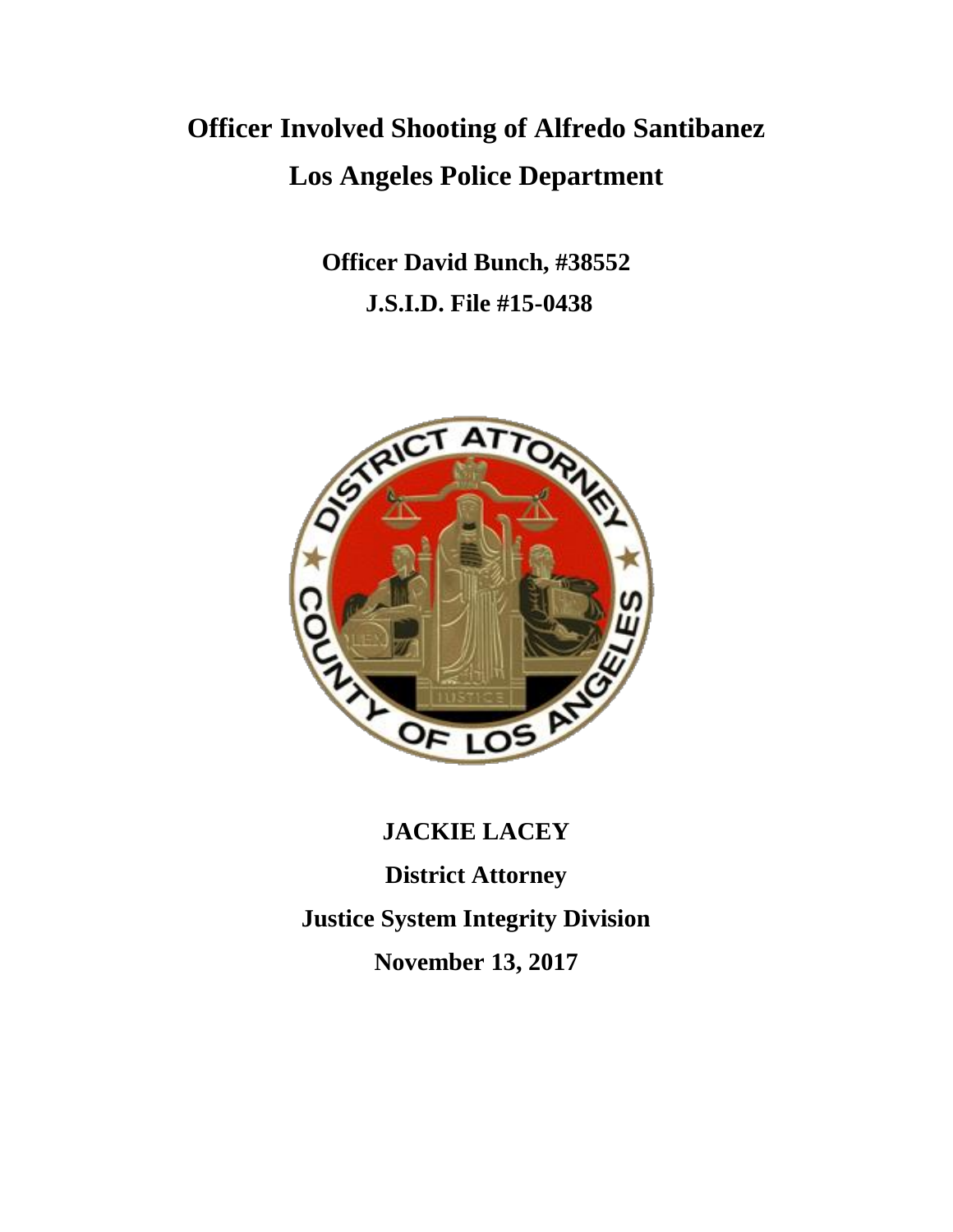## **MEMORANDUM**

| TO:             | <b>COMMANDER ROBERT A. LOPEZ</b>                                                                             |
|-----------------|--------------------------------------------------------------------------------------------------------------|
|                 | Los Angeles Police Department                                                                                |
|                 | Force Investigation Division                                                                                 |
|                 | 100 West First Street, Suite 431                                                                             |
|                 | Los Angeles, California 90012                                                                                |
| FROM:           | JUSTICE SYSTEM INTEGRITY DIVISION<br>Los Angeles County District Attorney's Office                           |
| <b>SUBJECT:</b> | <b>Officer Involved Shooting of Alfredo Santibanez</b><br>J.S.I.D. File #15-0438<br>L.A.P.D. File $#F072-15$ |
| DATE:           | November 13, 2017                                                                                            |

The Justice System Integrity Division of the Los Angeles County District Attorney's Office has completed its review of the August 22, 2015, non-fatal shooting of Alfredo Santibanez by Los Angeles Police Department (LAPD) Officer David Bunch. It is our conclusion that Officer Bunch acted in lawful self-defense and in lawful defense of another.

The District Attorney's Command Center was notified of the shooting on August 23, 2015, at approximately 12:40 a.m. The District Attorney Response Team (DART) responded and was given a briefing and a walk-through of the scene.

The following analysis is based on various reports submitted by the LAPD Force Investigation Division (LAPD FID). The compelled statement of Officer Bunch was considered in this analysis.<sup>1</sup>

## **FACTUAL ANALYSIS**

On Saturday August 22, 2015, at approximately 11:36 p.m., LAPD Officers Boyan Brkic and David Bunch were engaged in a crime suppression detail in an unmarked Ford Crown Victoria driven by Brkic. Both officers were in full uniform. As Brkic and Bunch drove northbound on Soto Street from Michigan Avenue, Brkic observed Alfredo Santibanez as he descended the steps of a hotel on the west side of the street and quickly walked eastbound onto Soto Street towards the path of their oncoming vehicle.

<sup>1</sup> Unless otherwise redacted, the information contained in this memorandum is derived from the statements provided by non-law enforcement witnesses and the statement provided by Officer Boyan Brkic.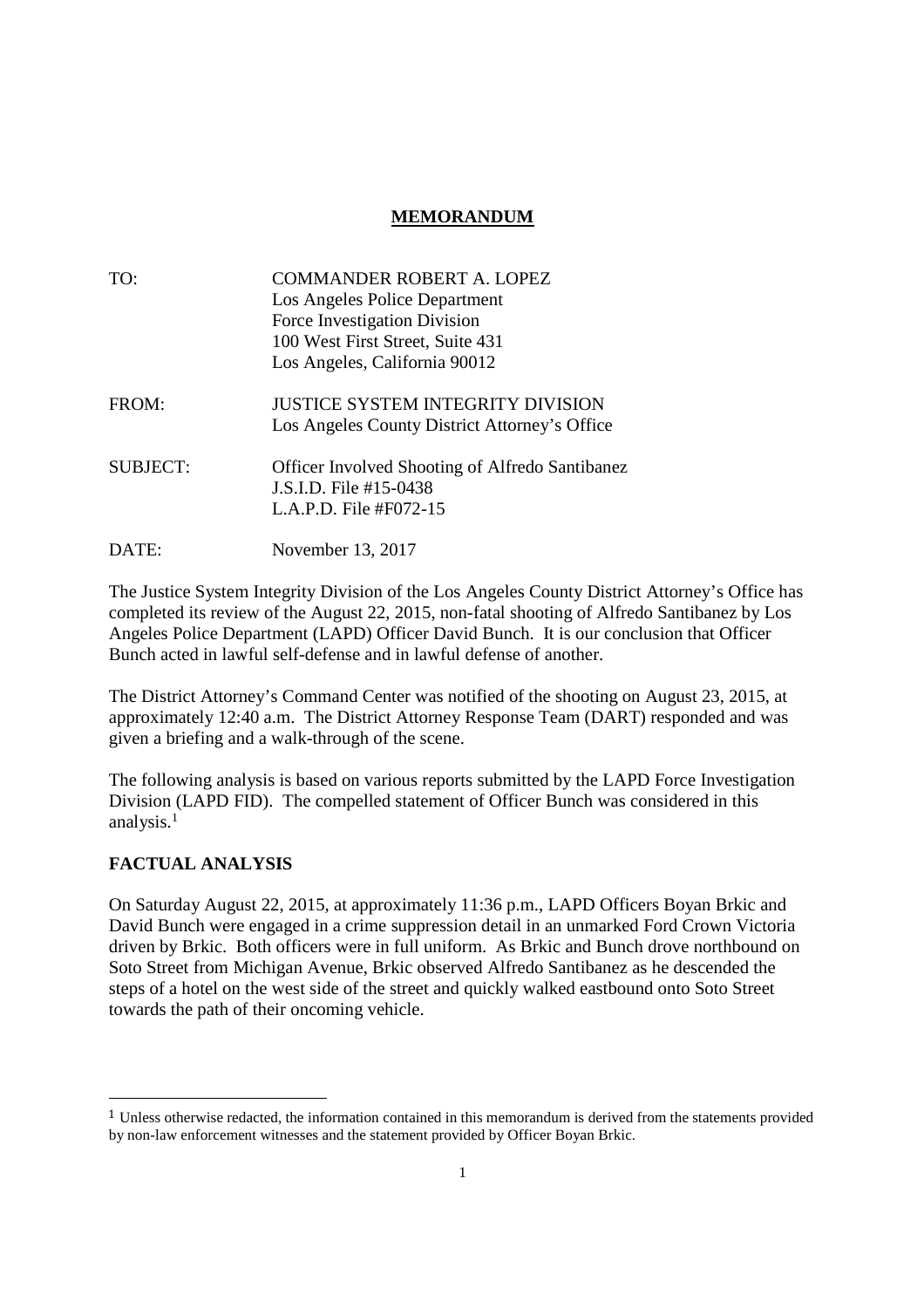Brkic stopped the Crown Victoria in order to avoid colliding with Santibanez. When Santibanez reached the driver's side of the stationary Crown Victoria, Brkic opened his door, exited and stood behind it as he told Santibanez to "hold on" so he could talk to him.<sup>2</sup>



Photo of Crown Victoria driven by Brkic

Bunch opened his door and exited the Crown Victoria as well. Santibanez, who seemed startled, slowed his pace momentarily and turned to look at Brkic. As Santibanez quickened his pace and continued walking east in front of the police vehicle, Brkic noticed the butt of a revolver protruding from Santibanez's jacket.<sup>3</sup> Brkic immediately yelled "Gun!" several times. Santibanez quickly ran east towards the sidewalk which he then used to run southbound on Soto Street. Bunch followed Santibanez onto the sidewalk and ran behind him. As Bunch followed closely behind Santibanez on the sidewalk, Brkic ran down Soto Street parallel to Santibanez.

Santibanez slowed his pace and began turning his torso and right arm towards the officers while holding a revolver in his right hand. Brkic, who feared that Santibanez was going to shoot him and his partner, commanded Santibanez to stop. Bunch, who was behind Santibanez on the sidewalk, fired his service weapon three times and struck Santibanez in the upper left arm, the left calf and the right hip/flank area.



Photo of revolver carried by Santibanez

<sup>&</sup>lt;sup>2</sup> Brkic and Bunch decided to detain and investigate Santibanez for a California Vehicle Code violation, crossing the street in violation of section 21955. Santibanez's violation was caught on video by a surveillance camera from a building at 219 North Soto Street. It should be noted that Brkic took cover behind the driver's side door of the Ford Crown Victoria which is outfitted, along with the passenger side door, with ballistic material designed to stop bullets.

<sup>&</sup>lt;sup>3</sup> Brkic could not remember specifically whether Santibanez wore a jacket or a sweatshirt. Photos of the crime scene, however, indicate that Santibanez was wearing a jacket.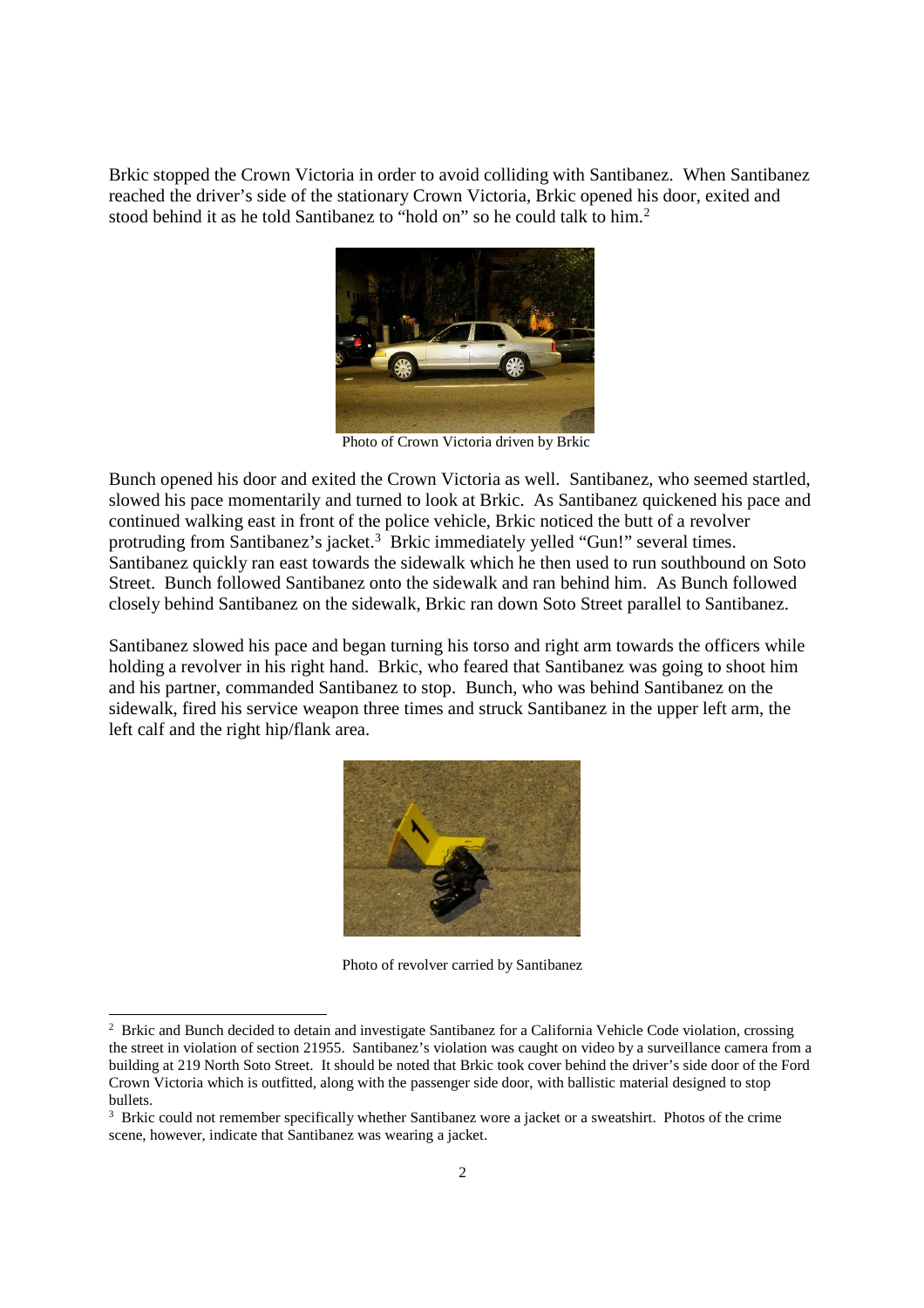After being hit by gunfire, Santibanez dropped the revolver onto the sidewalk and stumbled towards the courtyard area of an apartment building located at Soto Street. Santibanez collapsed just inside the gateway of a chain metal fence separating the apartment building courtyard from the sidewalk.

Santibanez continued to move his hands and body as he lay on the ground. Santibanez also yelled profanities at Brkic and Bunch. Brkic handcuffed Santibanez and radioed for back up units and for an ambulance to treat Santibanez's wounds. Santibanez continued shouting profanities at the officers, and complained that he had been shot and was in pain.

Several officers arrived at the location to assist Bunch and Brkic including Officer Tyler Fox who conducted a pat down search of Santibanez. While Fox was conducting the pat down search, Santibanez told Fox to uncuff him as he was no longer armed.<sup>4</sup> Fox declined the request. After being taken into custody, Santibanez was transported to a local hospital where he was treated for multiple gunshot wounds.

Santibanez's revolver, which was loaded with six cartridges, was recovered from the location by Fadel Biraimah and Alan Perez from the LAPD's Forensic Science Division and was booked into evidence. The revolver was later examined and found to be operable. DNA testing of the revolver was inconclusive; forensic printing of the firearm did not yield any latent prints of value. No witnesses were located who actually witnessed the officer involved shooting.<sup>5</sup>

#### *Officer David Bunch, Compelled Statement*

Unlike private citizens, public sector employees can be forced to submit to questioning regarding the performance of their official duties and, so long as they are not required to waive their privilege against self-incrimination, their refusal to submit to such questioning can result in administrative discipline including termination from public service. *Gardner v. Broderick* (1968) 392 U.S. 273, 278; *Uniformed Sanitation v. City of New York* (1968) 392 U.S. 280, 284- 285.

Officer David Bunch was interviewed on August 23, 2015, by LAPD FID detectives regarding his actions during this officer involved shooting. The LAPD orders officers who are involved in an officer involved shooting incident to submit to questioning concerning the performance of their official duties, and Bunch was ordered to do so in the present case.

Bunch, like any individual, possesses a right under the Fifth Amendment of the United States Constitution to be free from being compelled to give testimony against himself. *Uniformed Sanitation v. City of New York, supra, at 284-285.* Because the LAPD ordered him to answer questions which might expose him to criminal liability, the LAPD compelled Bunch to

<sup>4</sup> Later, when Santibanez was treated at the hospital, he stated that he was being chased by police officers, put his hands up and got shot. Santibanez also stated that he was left handed. These statements were made in the presence of LAPD Officer Roberto Morales.

<sup>5</sup> No pedestrians are visible in the video recording of the initial contact between Santibanez and the officers and the short chase which immediately follows their initial contact. Several inhabitants of the residential buildings adjacent to the location of the officer involved shooting were interviewed and reported either being asleep or only hearing gunshots.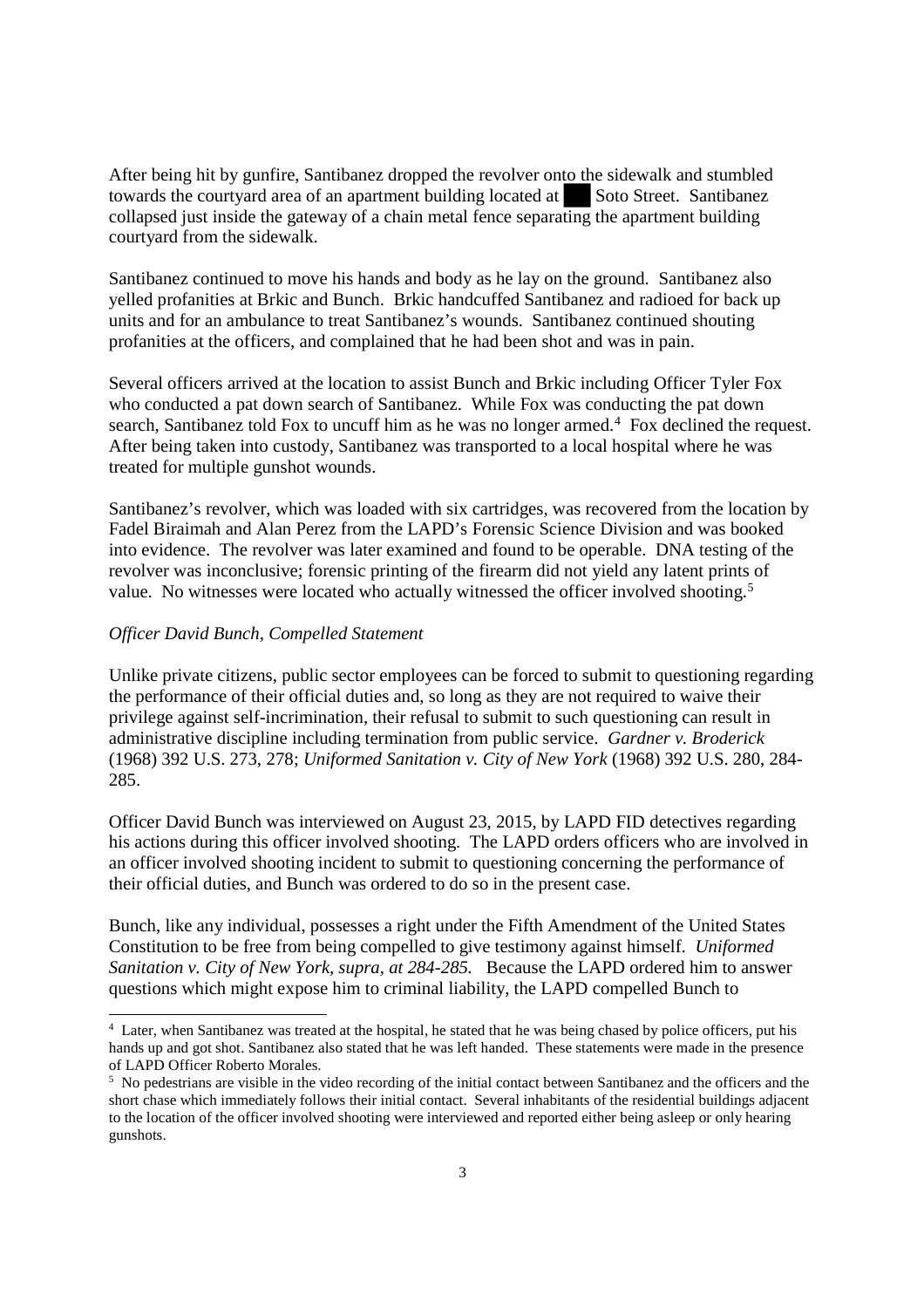participate in an interview. The effect of this legal compulsion is that Bunch's statement cannot be used against him in a criminal proceeding, nor can any material derived from the compelled statement be used against him. *Garrity v. New Jersey* (1967) 385 U.S. 493, 496-497; *Spielbauer v. County of Santa Clara* (2009) 45 Cal. 4<sup>th</sup> 704, 715. Further, because these compelled statements are part of Bunch's police personnel file, the statements are confidential and may not be disclosed absent an evidentiary showing and court order. Penal Code section 832.7.

The statement of Officer David Bunch is summarized as follows.



On August 25, 2015, in case BA439226, Santibanez was charged in the Los Angeles Superior Court with two counts of violating Penal Code section 417(c) [Brandishing a handgun in the presence of an officer] and Penal Code section 29800(a) [Convicted felon in possession of a firearm].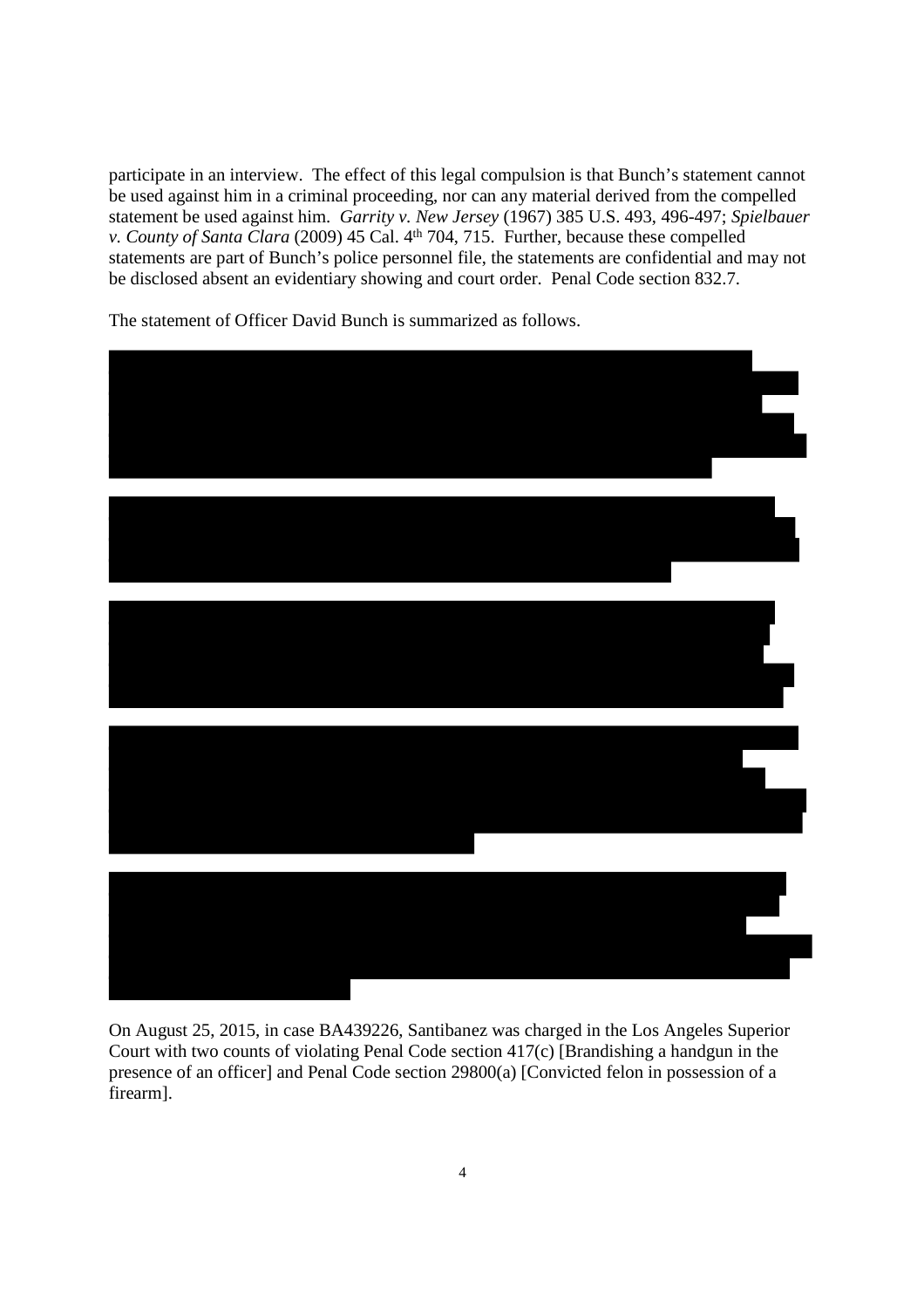The trial for Santibanez was held from April 25, 2017 to May 9, 2017. Both Officers Bunch and Brkic testified at trial and reiterated their prior statements.

The defense called several witnesses. Erika , Santibanez's sister, testified that she did not see Santibanez in possession of a gun on August 22, 2015, and last saw him that day at approximately 11:10 p.m. or 11:15 p.m. before he was shot by Bunch. She further testified that she did not see a gun on the sidewalk after he was shot.

T K , the owner of Major Liquor on 1<sup>st</sup> and Soto Street, was also called to testify. K testified that she had known Santibanez for almost ten years and knew him well. Santibanez would help her stock merchandise at the store almost daily and did not ask for compensation. He called her "Moms" and her husband, who also worked at the store, "Pops." On the evening that Santibanez was shot, he had stopped by the store and had helped her stock drinks into the refrigerator. She did not see him carrying a gun. According to K Santibanez left her store at about 9:00 p.m.

Alfredo Santibanez also testified at his trial. Santibanez denied having a gun and stated that he ran from Bunch and Brkic, whom he did not recognize as police officers, towards his friend Estella's house where he had attended a party earlier that evening. Santibanez explained that he could not see Bunch and Brkic very clearly due to their car's headlights and that the officers, both of whom were bald, looked like gang members, due to their shaved heads. Santibanez further testified that he did not turn back to look at the officers as he ran away.

Santibanez recalled falling down at the gate of his friend Estella's house after being shot by Bunch. He claimed that he did not have a gun or any weapon, and did not understand why Bunch had shot him. Santibanez also denied saying that he was no longer armed. He further testified that none of the officers at the scene showed him the gun he had allegedly been carrying and only saw it for the first time at trial.

Santibanez did not explain where the revolver came from that the officers testified was on his person nor did he assert that Officer Bunch or Brkic "planted" evidence on him. Santibanez also did not testify regarding any potential motive that either officer would have to fabricate charges against him. Finally, no physical evidence, such as a video recording, was recovered during the investigation of this case indicating that either Officer Bunch or Brkic "planted" the gun used by Santibanez.

On May 9, 2017, a jury found Santibanez not guilty of the charges against him. On June 5, 2017, Santibanez filed a lawsuit against the LAPD.

### **LEGAL ANALYSIS**

The use of deadly force in self-defense or in the defense of another is justifiable if the person claiming the right actually and reasonably believed the following: (1) that he or someone else was in imminent danger of being killed or suffering great bodily injury; (2) that the immediate use of force was necessary to defend against that danger; and (3) that he used no more force than was reasonably necessary to defend against that danger. See, *CALCRIM No. 505*.